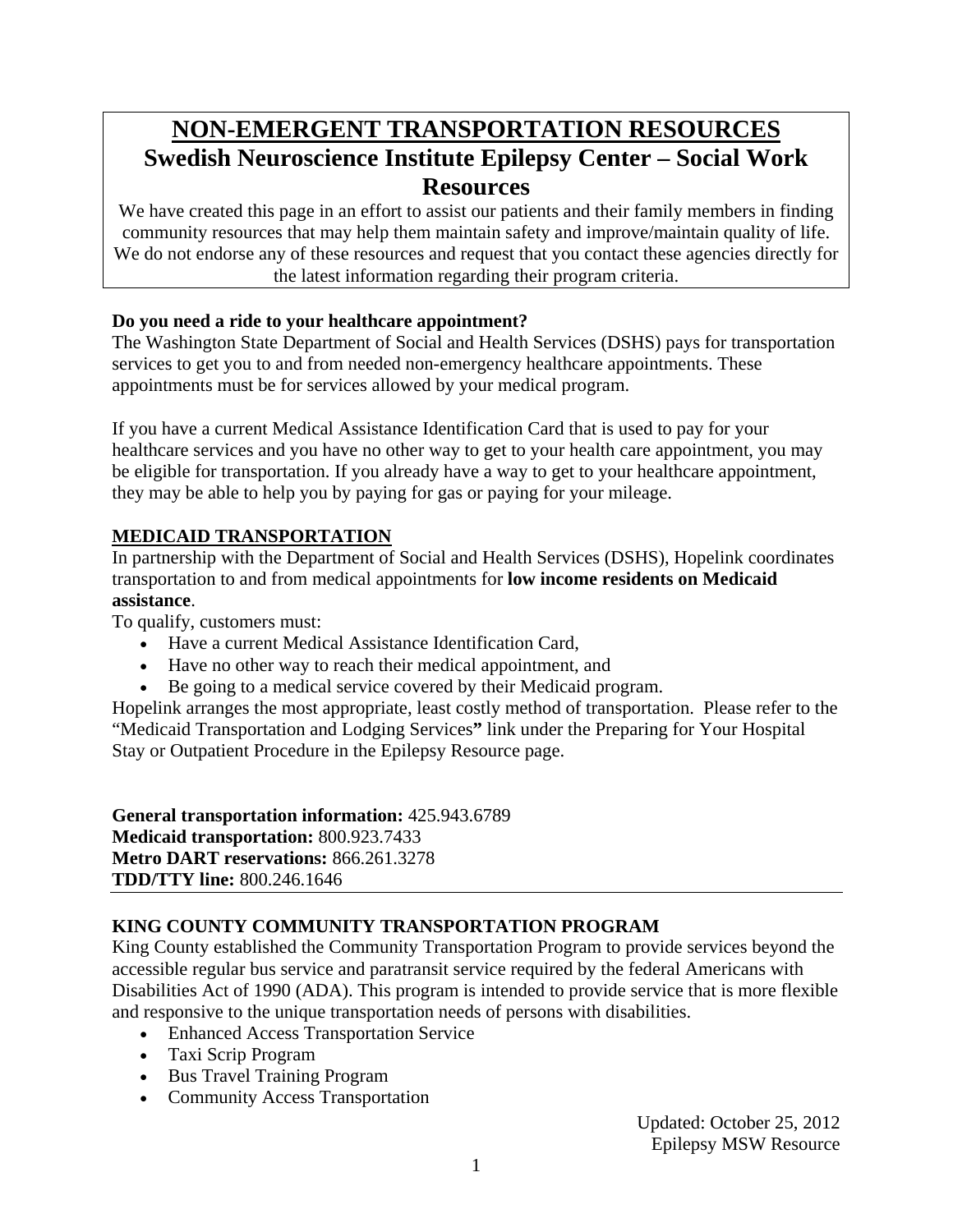• The Hyde Shuttle

For more information, contact Metro's Accessible Services office at 206-263-3110. If you have to dial "1" first to reach that number, call 1-866-205-5001. TTY users should call the statewide relay at 711. You can also contact us by fax at 206-263-3101 or by e-mail at accessible.services@kingcounty.gov

## **DART = DIAL A RIDE TRANSPORTATION PROGRAM**

Customer Service 425-347-5912 1-800-562-1381 TTY 425-347-7997

Dart is designed for people whose access is limited, or whose disability or health condition prevents them from using the regular fixed-route bus service. Dart also assists you with service outside the area by making travel plans with other transportation providers including ACCESS Paratransit (in King County), Everett Paratransit, the Transportation Assistance program (TAP), Community Transit, King County Metro, Sound Transit and the Ferry system. Trips can be made for any purpose. Due to federal rules, DART cannot prioritize rides by trip purposes.

## ELIGIBILITY CRITERIA

To be eligible for DART service, you must meet one of the conditions established by the Americans with Disabilities Act (ADA):

- Your condition or disability must prevent you from getting on or off a regular fixed-route bus
- Your condition or disability must prevent you from getting to or from a regular Community Transit bus stop that is within ¾ mile of your location.
- Your condition or disability must prevent you from waiting at a regular fixed-route bus stop.
- Your condition or disability must prevent you from being able to ride the fixed-route buses or to understand and follow transit instructions.
- You must be six years or older to be eligible for DART services.

#### APPLICATION PROCESS

A DART application packet is available upon request by calling DART at 425-347-5912. Fill out the application with complete answers to each question and return it to DART. DART cannot process an incomplete application and will return it to you for completion.

DART may require verification by a medical professional or other person familiar with your condition. DART may also require a functional assessment, which is an in-person evaluation of your ability to use the fixed-route buses.

#### DART FARE

DART fare is \$1.25 one way. You must have exact change. If you do not wish to use cash, you can buy ticket books or a monthly PugetPass. A monthly \$1.25 PugetPass costs \$45.00.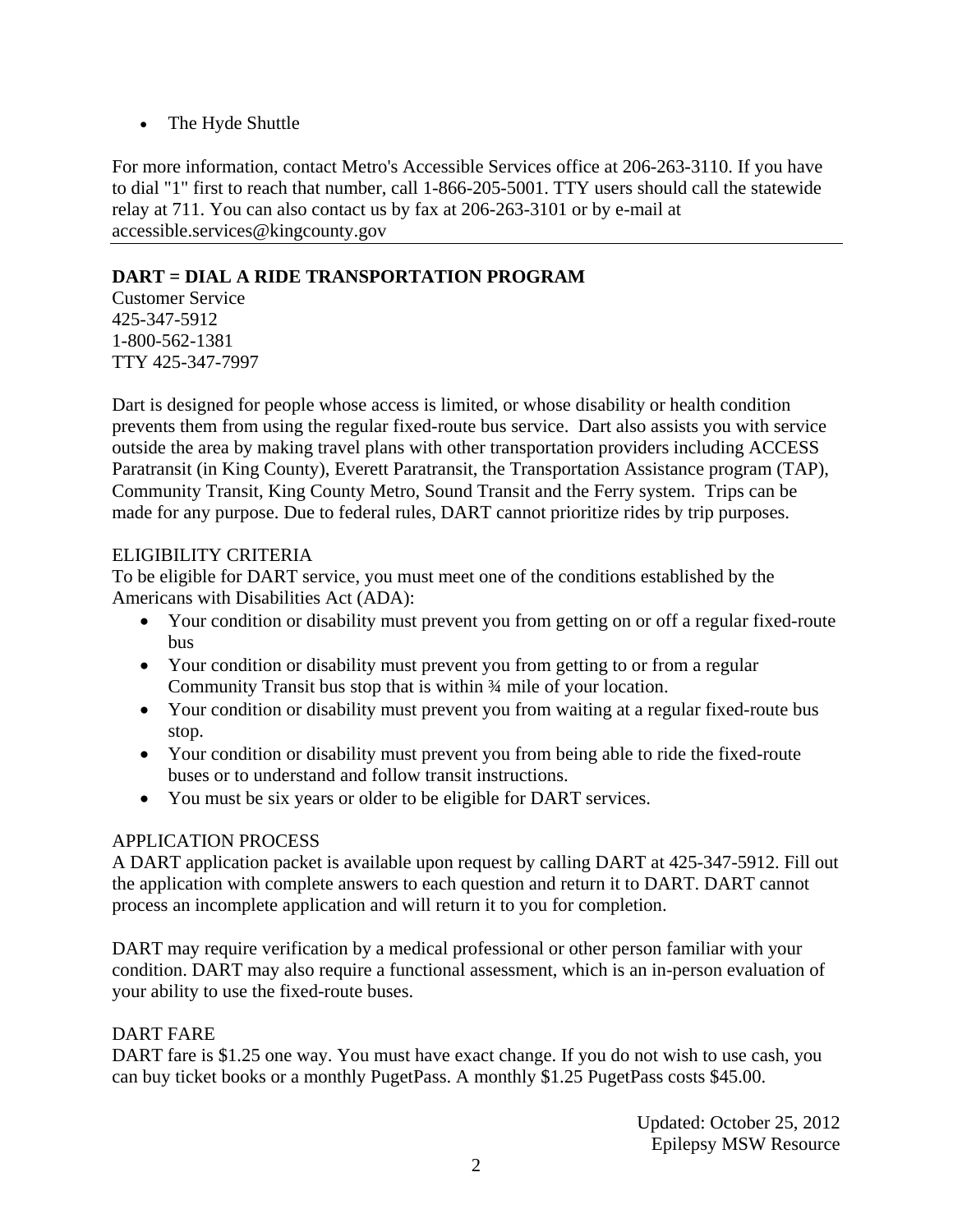You must pay a fare or show a current pass each time you board a DART vehicle. You may also use the PugetPass on all fixed-route and paratransit buses in King, Pierce and Snohomish Counties. If you use the 50 $\varphi$  PugetPass when riding you must pay an additional 75 $\varphi$  to make the full \$1.25 DART fare each time you ride. You may use the Edmonds Community College Pass (Ed Pass) for full fare on DART.

# **CATHOLIC COMMUNITY SERVICES OF SNOHOMISH COUNTY**

Phone: (425) 388-0236 Toll Free: (888) 240-8572 E-mail: volunteerinfo@ccsww.org

Provides low-income elders and disabled adults with the transportation they need to be able to get to their medical appointments and other essential errands. This support, given by generous volunteers, helps to maintain independence and dignity and really "Brings Community Home."

## **HYDE SHUTTLE PROGRAM**

The service is for seniors 55 years of age and older and people with disabilities of all ages. Call (206) 727-6262, (425) 333-4009 (for Snoqualmie Valley Only) or 1-877-415-3632 for information on sites and days of service.

## **Who can ride the Hyde Shuttles?**

- **People with disabilities**
- Seniors 55 or better
- customers must live in the service area

# **Ride the Hyde Shuttles!**

- No forms to complete just sign up over the phone.
- Scheduling hours are 8am-5pm Monday through Friday.
- Trained drivers provide you with personalized transportation to your appointments and activities.
- **Free** rides (donations welcome).
- Opportunities to socialize and meet new people.

Hyde Shuttles community vans provide rides to local destinations for seniors and people with disabilities who live in the following areas:

- Beacon Hill Southeast Seattle
- **Burien Highline**
- Central Seattle (First Hill, Capitol Hill, Central Area and the International District)
- Des Moines Normandy Park
- Federal Way
- Northeast Seattle
- Northwest Seattle
- Queen Anne/Magnolia/Interbay
- **Renton**
- SeaTac/Tukwila
- Shoreline Lake Forest Park
- Snoqualmie Valley